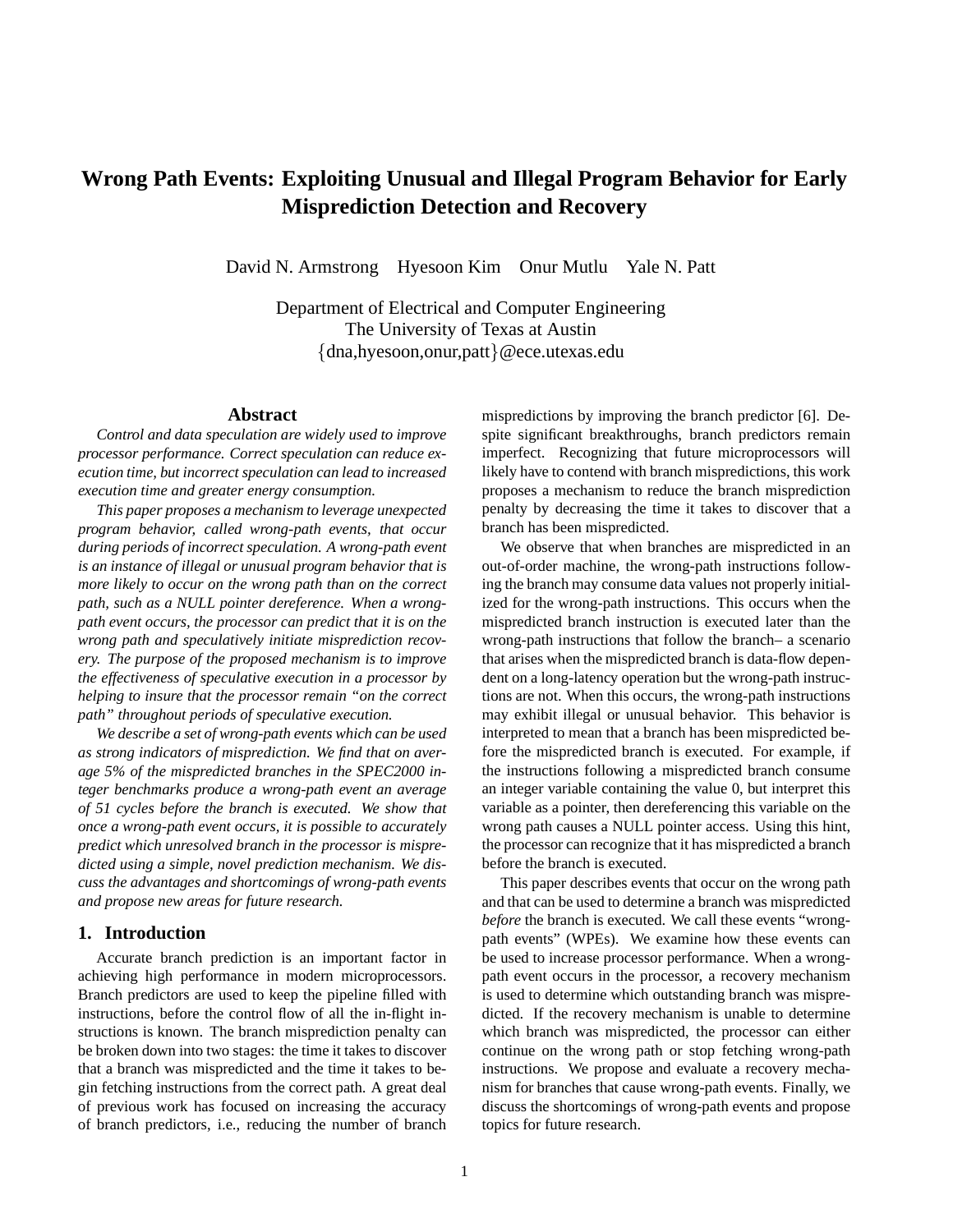# **2. Motivation**

The proposed mechanism addresses the branch resolution time. We demonstrate that focusing on this aspect of the branch misprediction penalty has potential to improve processor performance. Figure 1 shows the performance difference between a normal processor and an idealized processor running the SPEC2000 integer benchmarks. The idealized processor models the scenario where every mispredicted branch generates a WPE as early as possible which in turn triggers an early branch recovery. In the idealized processor, recovery is initiated for a mispredicted branch one cycle after it is placed in the instruction window (Section 4 describes the processor model in detail). Figure 1 shows that on average 11.7% IPC improvement is available.



**Figure 1. Performance potential when all mispredicted branches generate a WPE and resolve early.**

# **3. Wrong Path Events**

# **3.1. Overview**

Wrong path events occur in an out-of-order machine when the instructions following a mispredicted branch are speculatively executed before the mispredicted branch instruction is executed. We evaluate wrong-path events that are caused by invalid memory accesses, mispredicted control flow operations and exception-generating arithmetic instructions. Wrong path events can be further broken down into two categories: hard and soft wrong-path events. A hard wrong-path event is an illegal operation, one that is allowed neither on the correct path nor on the wrong path. A soft wrong-path event is not an illegal operation, but is very unlikely to occur on the correct path of the program. Since a soft wrong-path event is unlikely to occur on the correct path of the program, when it does occur we guess that the processor is on the wrong path.

## **3.2. Memory Instructions**

Wrong path events that result from memory operations include: dereferences of a NULL pointer, reads or writes to an unaligned address<sup>1</sup>, writes to a read-only page, data reads to the pages that contain the executable image, reads or writes to addresses that are outside of the segment range and reads or writes that are TLB misses. A TLB miss is the only soft wrong-path event generated by a memory access; all others are hard wrong-path events in the Alpha ISA. Since TLB misses are soft wrong-path events, we must be careful not to mistake a TLB miss on the correct path for a wrong-path event. In order to insure that a TLB miss originating from correct-path code is not considered a wrong-path event, we require that the number of outstanding TLB misses surpass a threshold of three or more, before the misses are considered a wrong-path event. Although this threshold reduces the number of wrong-path events caused by wrong-path TLB misses, it also prevents correctpath TLB misses from incorrectly generating a wrong-path event. The following two examples are taken from the SPEC2000 integer benchmarks and illustrate how incorrect memory accesses occur on the wrong path.

Figure 2 shows a code segment from the mrSurfaceList::shadowHit function in the eon benchmark. In this example, the loop-terminating branch is mispredicted at the end of the loop, and the loop is incorrectly entered for an extra iteration. During the extra iteration, the program reads past the boundary of the surfaces array and sets the pointer variable sPtr to a non-pointer value, which in this case happens to be 0. A wrong-path event, a NULL pointer access, occurs when sPtr is dereferenced using the non-pointer value.

for (int i=0; i < length(); i++) { // mispred the exit branch mrSurface \*sPtr=surfaces[i]; // set sPtr to 0<br>if  $(sPtr-sshadowHit(\dots))$  // and then acces  $\frac{1}{2}$  and then access sPtr // ... }

#### **Figure 2. A NULL pointer access from EON.**

Figure 3 shows an example based on gcc's move operand function. The wrong-path event is an unaligned access that occurs when a union structure, having been initialized with an integer value, is used as a pointer by the wrong-path code. The variable op is a pointer to an rtx def structure that contains an array of unions, fld[1], and an integer variable, code, that indicates how the union should be interpreted, i.e., keeps track of the type of the union data. The if statement is used to check the type of the data value held in the  $op->fld[0]$ union. When the if statement is mispredicted, the wrongpath code interprets op->fld[0].rtx to be a pointer and dereferences it to load a 4-byte word from memory. The value of  $op->fld[0]$ .rtx is odd and therefore generates an unaligned access, a wrong-path event, when it is dereferenced.

#### **3.3. Control Flow Instructions**

Control flow instructions cause wrong-path events when successive mispredictions are resolved before the oldest branch instruction is executed. If three branches are exe-

<sup>&</sup>lt;sup>1</sup> In the Alpha ISA, unaligned addresses require an unaligned load/store opcode.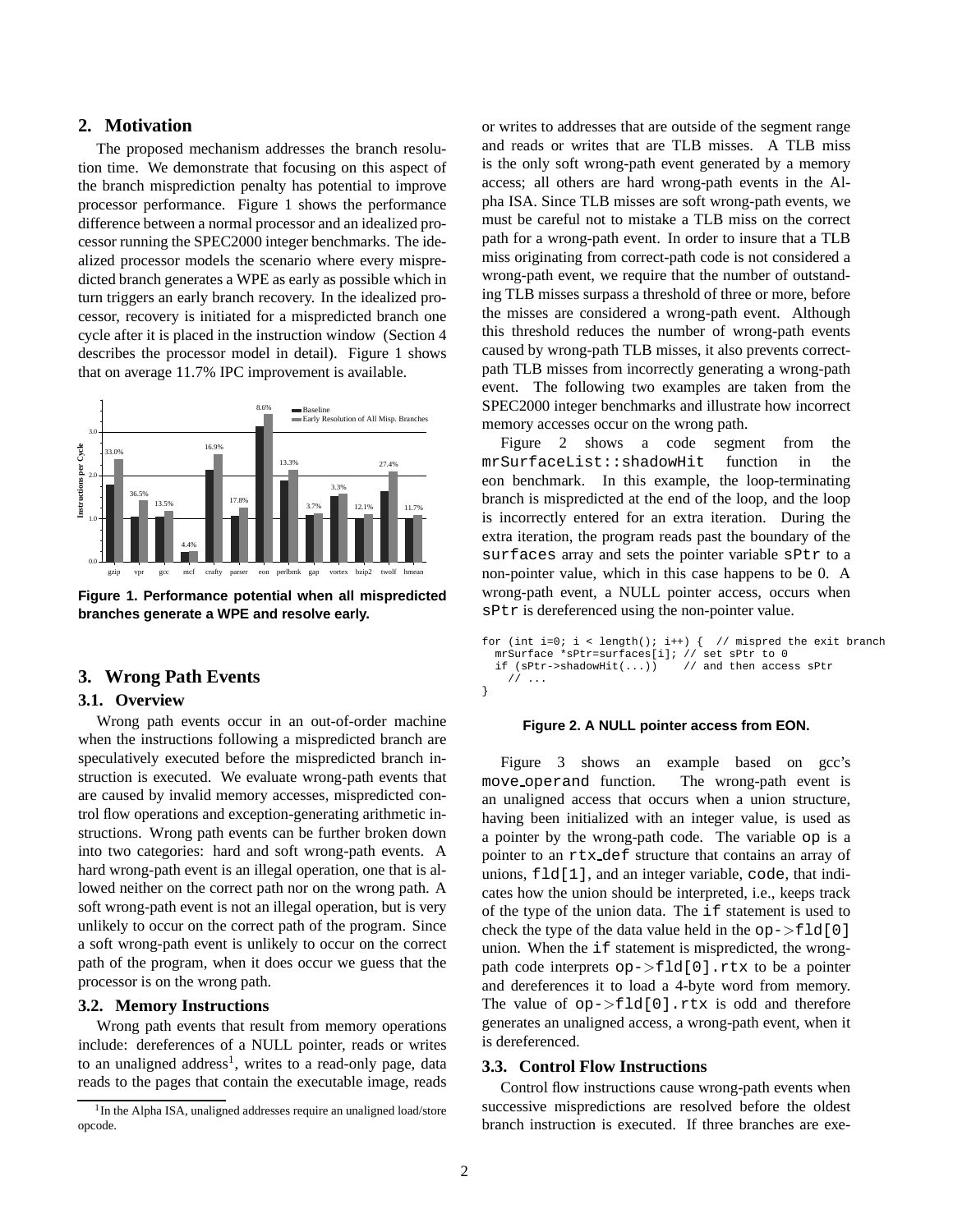```
typedef union rtunion_def { // this union contains
 int rtint; // both an integer
 struct rtx_def *rtx; // and a pointer
 // ...
} rtunion;
typedef struct rtx_def {
 unsigned int code; // This variable determines whether
 // ... // fld is interpreted as ptr or int
 rtunion fld[1];
\} *rtx;
int move_operand (rtx op) {
  // ...
 if (op->code == L0_SUM) // mispredict
   return ((op->fld[0].rtx)->code == REG) // wrong path
 return (op->fld[0].rtint < 64 && ...); // correct path
}
```
#### **Figure 3. An unaligned access from GCC.**

cuted and resolved as mispredicts while there are older unresolved branches in the processor, we find it is almost certain that one of the older unresolved branches was mispredicted. Therefore, resolution of three mispredicted branches while there are older unresolved branches in the processor is considered a wrong-path event, which we call the "branch under branch" event. The insight behind this wrong-path event is that branch predictor accuracy decreases significantly on the wrong path. The average misprediction rate for the branch predictor we use is 4.2% on the correct path and 23.5% on the wrong path. For this reason, misprediction resolutions on the wrong path are more likely than misprediction resolutions on the correct path.

A branch under branch event is a soft wrong-path event because branch mispredictions are not illegal operations and successive branches could be executed and resolved as mispredicts while there are older unresolved branches on the correct path as well. Therefore, branch under branch events can also occur on the correct path. However, a threshold requiring three branches to be executed and resolved as mispredicts while there is at least one older, unresolved branch in the processor ensures that branch under branch events rarely occur on the correct path<sup>2</sup>.

A call return stack (CRS) underflow is a soft wrongpath event. We find that a 32-entry CRS underflows on the wrong path and not on the correct path when executing the SPEC2000 integer benchmarks. Therefore we consider the CRS underflow condition a wrong-path event.

The Alpha ISA requires instruction addresses to be aligned. An unaligned instruction fetch address is illegal and therefore considered a hard wrong-path event.

#### **3.4. Arithmetic Instructions**

When arithmetic instructions consume uninitialized values, they too can cause wrong-path events. Examples of arithmetic exceptions include division by zero or taking the square root of a negative number.

## **4. Methodology**

We use an execution-driven simulator capable of correctly fetching and executing instructions on the wrong path and correctly recovering mispredicted branches that occur on the wrong path. The simulator models an 8-wide out-oforder machine with an instruction window that can hold up to 256 in-flight instructions. Because a less accurate branch predictor would provide more opportunity for early recovery from wrong-path events, a large and accurate branch predictor is used in our experiments. The branch predictor is a hybrid branch predictor composed of a 64K-entry gshare [14] and a 64K-entry PAs [19] predictor with a 64Kentry selector. We model a deep pipeline with a 30-cycle branch misprediction latency. The first-level data cache is 64KB, direct-mapped with a 2-cycle hit latency. The second-level unified cache is 1MB, 8-way set associative with a 15-cycle hit latency. The instruction cache is 64KB and 4-way set associative. All caches use 64B line sizes. On a second-level cache miss, the latency to main memory is 500 cycles. The size of the unified TLB is 512 entries.

The experiments were run using the 12 SPEC2000 integer benchmarks compiled for the Alpha ISA with the -fast optimizations and profiling feedback enabled. The benchmarks were run to completion with a modified test input set to reduce simulation time.

# **5. Experimental Evaluation**

## **5.1. Coverage and Timing**

In order to have an impact on performance, wrong-path events must occur often and they must occur early on the wrong path. We measure both the frequency of wrong-path events and how far onto the wrong path, in cycles, wrongpath events occur. Figure 4 shows the percentage of mispredicted branches that lead to wrong-path events. At least 1.6% of the mispredicted branches in all of the benchmarks lead to a wrong path event and the greatest percentage is from gcc where 10.3% of mispredicted branches lead to a wrong-path event. Figure 5 expresses the relative significance of wrong-path events and branch mispredictions for each of the benchmarks by showing the rate of mispredictions and wrong-path events per 1000 instructions.



**Figure 4. Percentage of mispred. branches with a WPE.**

<sup>&</sup>lt;sup>2</sup> Less than a combined total of 150 events in all benchmarks.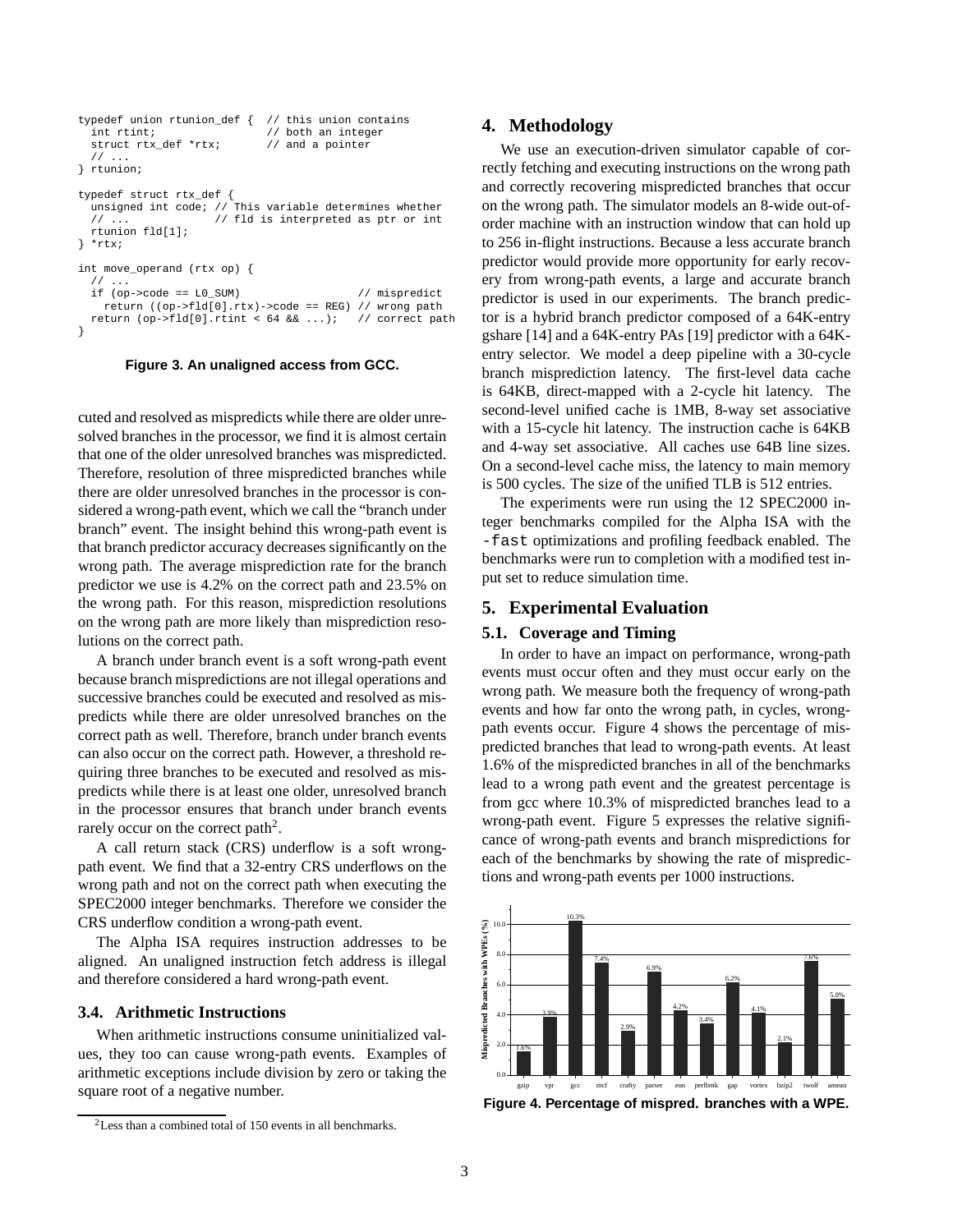

In order to find out when wrong-path events occur, we measure the average recovery time of all the branches that cause wrong-path events and the average number of wrongpath cycles before a wrong-path event occurs. Figure 6 shows the average time it takes to generate a wrong-path event and the average recovery time of the mispredicted branches that lead to wrong-path events. The leftmost bar for each benchmark in Figure 6 shows the average number of cycles from the time a mispredicted branch is issued $3$  into the out-of-order window until the wrong-path event occurs; the rightmost bar shows the average number of cycles from the time the mispredicted branch is issued until the branch is resolved, which is when the recovery is initiated. After a mispredicted branch is issued into the window, the average time it takes to generate a wrong-path event is 46 cycles and the average time it takes to resolve the branch is 97 cycles. If recovery can be initiated for a mispredicted branch instantly when a wrong-path event occurs, that would yield a potential average savings of 51 cycles. The minimum potential savings is 7 cycles for gzip and the maximum potential savings is 176 cycles for bzip2. In bzip2 and mcf, the average time from issuing a mispredicted branch to its resolution is very large, because these two benchmarks have many mispredicted branches that depend on L2 cache misses.

The potential savings shown in Figure 6 by the average number of cycles between the wrong-path event and recovery time is significant and demonstrates the merit of leveraging wrong path events in a processor. However, the coverage of mispredicted branches that lead to wrong-path events is low as shown in Figure 5. That is, wrong-path events seem to occur fairly early<sup>4</sup> on the wrong path but do not occur very often. To utilize this scheme in a processor there is a need to increase the coverage of mispredicted branches by



discovering additional wrong-path events.

Figure 7 shows the distribution of the different types of wrong-path events. "Branch under branch" events make up the majority of events in all benchmarks followed by NULL pointer accesses, unaligned accesses and accesses out of the segment range. On average, almost 30% of wrong-path events are generated by memory accesses. This fairly high percentage indicates that using register tracking [3] to compute load addresses early may aid in discovering wrong-path events earlier.



#### **5.2. Performance**

In order to measure the performance potential of the available wrong-path events, we augmented the simulator enabling it to perfectly initiate recovery for a mispredicted branch as soon as a WPE occurs. Figure 8 shows the potential for performance improvement with the perfect recovery scheme as compared with the baseline processor, which does not recover when a wrong-path event occurs. Nine of the twelve benchmarks show some performance improvement. The maximum 1.7% IPC improvement is available from perlbmk and an average of 0.6% IPC improvement is observed over all the benchmarks.

The performance improvement is limited by both the low number of mispredicted branches with WPEs and an insufficient savings in cycles when a WPE occurs. Figure 6 shows that triggering the resolution of a mispredicted branch when a WPE occurs does have potential to reduce the average number of cycles on the wrong path. However, Figure 9

<sup>&</sup>lt;sup>3</sup>In this paper, we use the term 'issue" to indicate the placement of an instruction into the instruction window, i.e. insertion of an instruction into the reorder buffer. In our pipeline model an instruction gets fetched, decoded/renamed, issued, scheduled (when its source operands are ready), executed, and retired (when it is the oldest completed instruction in the window). Fetch-to-issue latency is 28 cycles, issue-to-execute latency is minimum 1 cycle, and the execute latency for a branch instruction is 1 cycle. Hence, the 30-cycle branch misprediction latency.

<sup>&</sup>lt;sup>4</sup>More analysis on the time of occurrence of WPEs is provided in Section 5.2, which shows that WPEs do not occur early enough.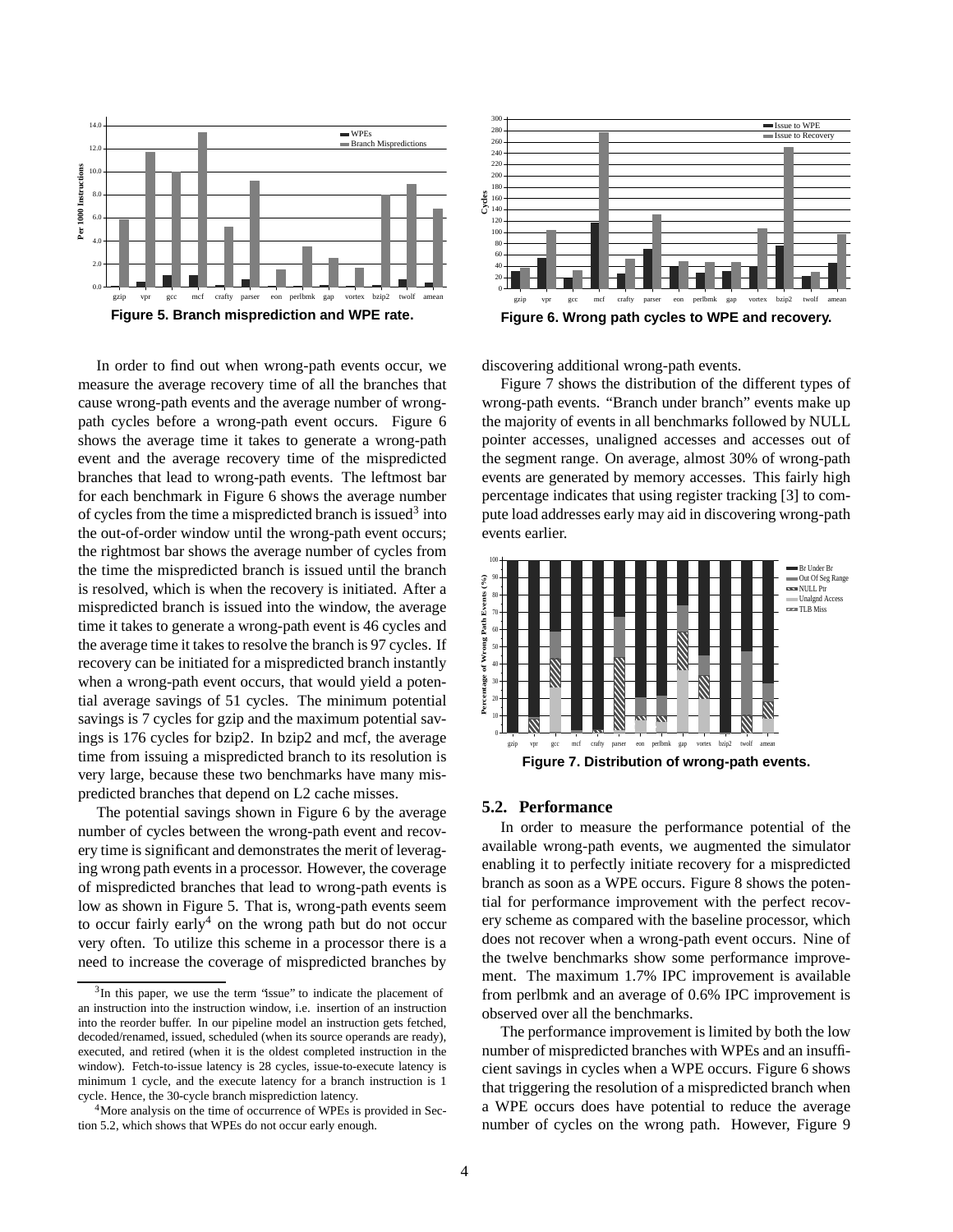

provides additional insight for two benchmarks, mcf and bzip2, which are similar benchmarks in that they both expose the long memory latency used in our simulations. Figure 9 shows the cumulative distribution of the number of cycles after a WPE occurs until the associated mispredicted branch is resolved. The longer it takes to resolve the branch after a WPE occurs, the more potential savings there is for a WPE initiated recovery. Note that 30% of bzip2's mispredicted branches with WPEs save 425 cycles or more, as compared with only 8% of mcf's mispredicted branches with WPEs. This observation is reflected in the IPC results: bzip2 exhibits 1% IPC improvement and mcf exhibits no IPC improvement. In order to improve performance more significantly, additional wrong-path events must be discovered and they must be uncovered earlier on the wrong path.



**Figure 9. Cumulative distribution of the number of cycles between the occurrence of a WPE and the resolution of the associated mispredicted branch.**

Another factor that limits the observed performance improvement is that some useful wrong-path prefetches are eliminated by initiating early misprediction recovery on the wrong path. As identified in previous work [5, 17, 16], the prefetching benefit of wrong-path instructions can and sometimes does result in important performance gains. We find that it is sometimes better to stay on the wrong path a little longer after the detection of a WPE in order to start the access of a load request that misses in the L2 cache and is needed later by a correct-path instruction, as opposed to initiating an early recovery and resuming execution on the correct path. This is especially true for mcf and bzip2, which experience more L2 cache misses than other benchmarks and also benefit considerably from prefetches generated by wrong-path instructions.

# **5.3. Gating Fetch**

Another use for detecting wrong-path events is to prevent fetching new instructions once a wrong-path event occurs, i.e., gating fetch. Manne et al. report the benefits of gating pipeline stages when enough low confidence branches occur in the pipeline [13]. In a similar manner, when a wrong-path event occurs, the processor can stop fetching new wrongpath instructions for a potential energy savings.

# **6. A Realistic Recovery Mechanism**

When a wrong-path event is detected by the processor, the processor needs to decide which instruction was mispredicted. The possible candidates for the mispredicted instruction are the branches (older than the WPE-generating instruction<sup>5</sup>) that are not yet executed when the WPE occurred<sup>6</sup>. If there is only a single unresolved branch in the processor, misprediction recovery is initiated for that branch. However, if there are multiple unresolved branches in the processor, we need a mechanism that decides which of these branches is mispredicted. To accomplish this, we propose a history-based predictor. The purpose of our proposal is to demonstrate that once a WPE occurs, it is possible to accurately predict which branch instruction was mispredicted<sup>7</sup>. We also discuss the issues involved in implementing a realistic recovery mechanism.

The proposed predictor memorizes the relationships between the instruction that generates the WPE and the instruction that is mispredicted. The design of this predictor is based on the following observations we make from our simulations (We do not include supporting data for these due to space constraints):

- 1. Many static instructions that cause WPEs do so repeatedly during program execution.
- 2. If an instruction A generates a WPE due to the misprediction of another instruction B that is N instructions older, then the next time instruction A causes a WPE, it is likely due to the misprediction of instruction B

<sup>5</sup>For the rest of the descriptions and discussion in Section 6, we only consider those branches that are older than the WPE-generating instruction.

<sup>6</sup> If there are no unresolved branches that are older than the WPEgenerating instruction when a WPE occurs, then no action is taken, since the WPE must have occurred on the correct path.

 $7$ The potential performance improvement shown in Figure 8 perhaps does not currently justify the implementation cost of the proposed predictor and the recovery mechanism, but we hope that the predictor will become more important as future research increases the performance potential by discovering additional WPEs.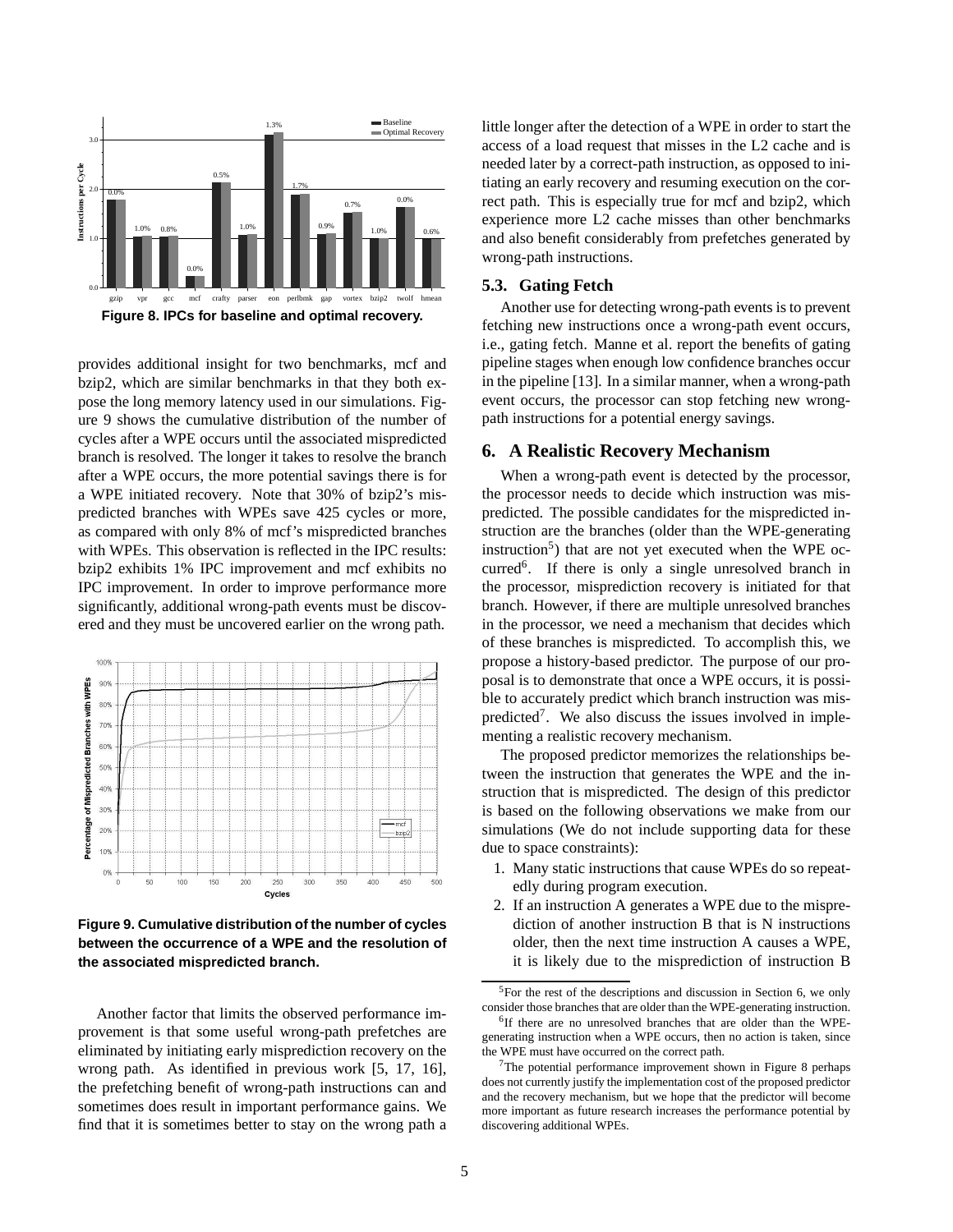which is N instructions older. In other words, the "distance in instructions" between the WPE-generating instruction and the mispredicted instruction is persistent and predictable. The concept of distance is demonstrated in Figure 10a.





A simple and initial implementation of this predictor, which we call the "distance predictor," is shown in Figure 10b. The predictor is indexed using a hash of the global branch history and the address of the WPE generating instruction. Each entry in the prediction table (distance table) has a valid bit and a distance field, which is a  $log_2(instruction - window - size)$ -bit value. The valid bits are initialized to 0 when a process starts execution. An entry is updated as follows: when the oldest mispredicted branch instruction in the machine retires after being resolved as a mispredict, the processor checks if a WPE occurred on the wrong path. If no wrong-path event is detected, the distance table is not updated. If there is a WPE, the address of the oldest WPE-generating instruction and the global branch history associated with it are used to index the distance table. The valid bit of the entry is set to 1, meaning this entry caused a WPE, and the distance between the WPE-generating instruction and the mispredicted branch is recorded in the distance field. The distance is calculated using the circular sequence numbers associated with each instruction used in modern processors [12]. The update of the distance table is very latency-tolerant and can take multiple cycles. Note that this update mechanism requires the processor to record the PC and the sequence number of the oldest WPE-generating instruction. Although multiple wrong-path events may occur under the same misprediction, we only record the oldest WPE for simplicity.

When a WPE is detected, the distance table is accessed using the PC of the instruction that generated the WPE and the global branch history associated with that instruction. If the valid bit of the accessed entry is not set, no prediction is made. In this case, the processor can gate fetch to save energy. If the valid bit is set, the processor uses the distance field of the entry to determine which instruction was mispredicted. The processor first checks the status of the instruction A that is N instructions older than the WPE-generating instruction, where N is the value in the distance field. Two cases are possible:

- 1. Instruction A is not a branch instruction, or it is a branch instruction that is already resolved, or Instruction A already retired (Instruction A may have already retired if predicted distance N is too large). Therefore, the predicted distance was incorrect. No recovery can take place, but the processor can gate fetch to save energy. We call this case Incorrect-No-Match.
- 2. Instruction A is an unresolved branch instruction. The processor initiates misprediction recovery for A. There are three distinct cases:
	- (a) The prediction is correct if A is the oldest mispredicted branch in the processor.
	- (b) If A is younger than the oldest mispredicted branch, the prediction was incorrect and the processor initiates recovery for a branch that should not have been executed anyway (Incorrect-Younger-Match).
	- (c) If A is older than the oldest mispredicted branch, the prediction was incorrect and the processor flushes instructions that are on the correct path along with those that are on the wrong path (Incorrect-Older-Match). Therefore, this last case should be avoided by a good predictor. When the distance table is updated for this case, the valid bit of the entry that generated the prediction is set to 0 so that Incorrect-Older-Matches and possible deadlock are avoided in the future.

#### **6.1. Evaluation of the Distance Predictor**

The predictor is accessed when a WPE is detected and if there is at least one older unresolved branch in the instruction window. There are seven possible outcomes of the prediction:

- 1. Correct-Only-Branch (COB): There is only one unresolved branch in the window when the WPE is detected and this branch is the mispredicted branch. In this case, the output of the distance table is ignored. But the distance table is still updated when the single unresolved branch is retired.
- 2. Correct-Prediction (CP): The mispredicted branch is correctly identified by the predictor.
- 3. No-Prediction (NP): The predictor did not produce a prediction, because the valid bit was 0.
- 4. Incorrect-No-Match (INM): Described above.
- 5. Incorrect-Younger-Match (IYM): Described above.
- 6. Incorrect-Older-Match (IOM): Described above. If a recovery is initiated when the processor is on the correct path due to the detection of a wrong-path event on the correct path, the outcome is also considered IOM.
- 7. Incorrect-Only-Branch (IOB): There is only one unresolved branch in the window when the WPE is de-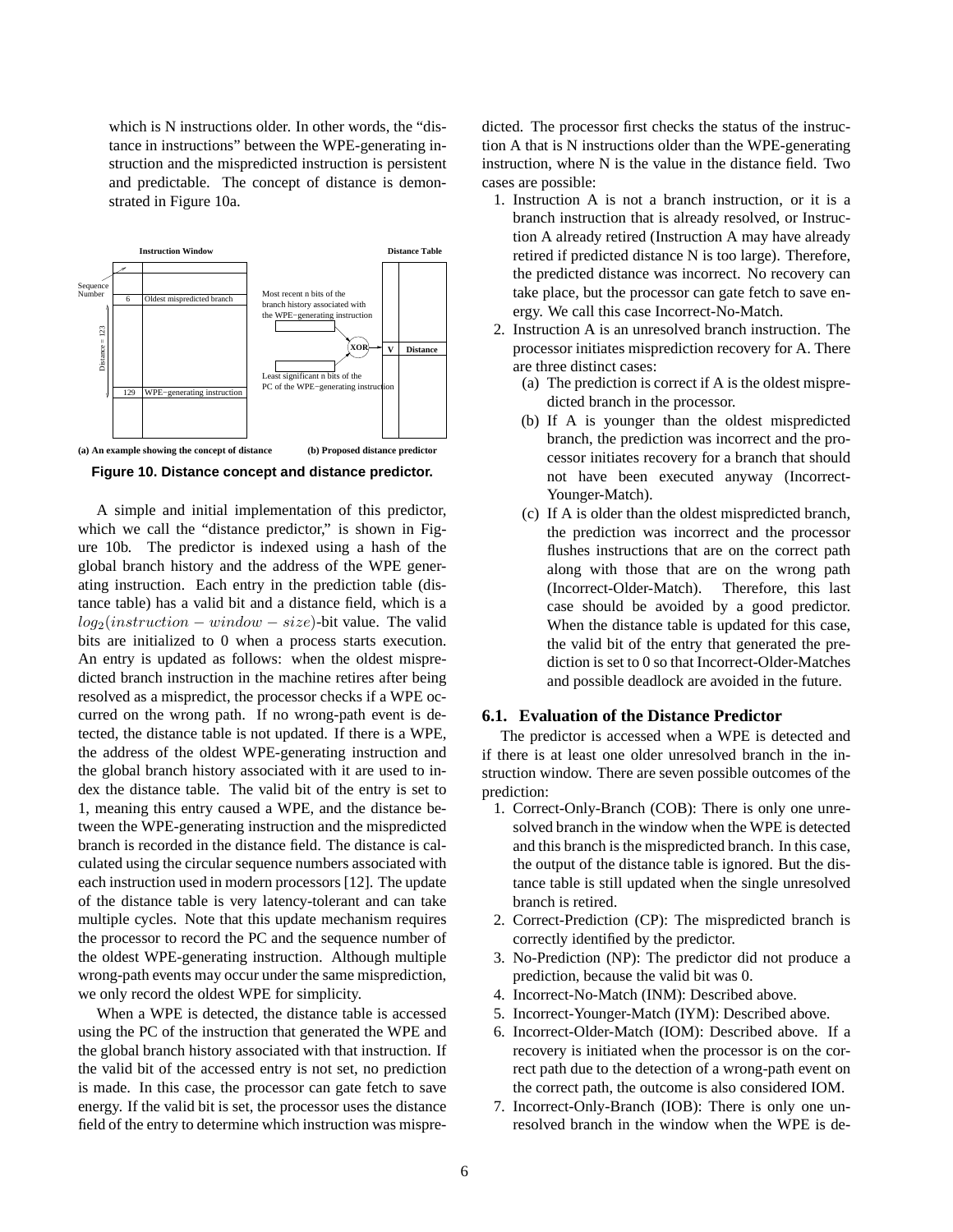tected, but this branch is not mispredicted and the processor is not on the wrong path. This case can occur if the detected WPE is a soft WPE $^8$  and the processor incorrectly decides that it is on the wrong path. Although this case is possible, we did not see an instance of it in our simulations. Therefore, we do not discuss results related to this case in this section.

Outcomes 1 and 2 (COB and CP) would correctly initiate early misprediction recovery. Outcomes 3 and 4 (NP and INM) would gate fetch until the mispredicted branch is resolved, and outcomes 5 and 6 (IYM and IOM) would initiate recovery on the incorrect branch, with outcome IOM being potentially the most harmful. Figure 11 shows that, on average, we can correctly initiate recovery for 69% of the mispredicted branches that result in WPEs. For 18% of these branches (outcomes 3 and 4) we can gate fetch from the time we discover the WPE until the mispredicted branch is resolved. Only for 4% of these branches does the predictor incorrectly identify an older branch as mispredicted. Hence, the potentially harmful mispredictions are rare. Figure 12 shows that a 1K-entry predictor achieves a correct prediction 63% of the time, while it incorrectly identifies an older branch only 4% of the time. Reducing the size of the predictor reduces the occurrence of CP and increases the occurrence of INM without significantly increasing the IOM and IYM outcomes. This indicates that the smaller predictor favors gating fetch instead of correctly initiating recovery.



Using a 64K-entry distance predictor, the processor can correctly initiate early recovery for 3.6% of all mispredicted branches 9 , averaged over SPEC2000 integer benchmarks. Recovery is initiated an average of 18 cycles before a mispredicted branch is executed. The resulting IPC improvement is 1.5% for perlbmk, 1.2% for eon, and 0.5% for gcc. IPC is not degraded for any benchmark. If instruction fetch is gated when the predictor outcome is NP or INM, the number of fetched wrong-path instructions decreases by 1% on



average compared to the baseline processor; 3% for eon, 4% for perlbmk, 1% for gcc, mcf, vortex, gap, and bzip2.

## **6.2. Avoiding Deadlock**

A useful recovery mechanism should guarantee forward progress when a WPE is detected on the correct path and recovery is incorrectly initiated for a correctly-predicted branch. We avoid possible deadlock situations by invalidating the distance table entry that causes an IOM outcome.

An example deadlock situation is as follows: let's say an arithmetic exception occurs on the correct program path and the distance predictor initiates recovery for a branch that is not mispredicted. The branch eventually executes and the processor finds out that it incorrectly initiated recovery due to an IOM outcome from the distance predictor. The processor initiates recovery on the incorrectly-recovered branch and resumes execution on the correct path. Eventually, it encounters the instruction that generated the exception. As this instruction is on the correct program path, it generates the same exception again. If the valid bit of the entry that caused the IOM outcome was not reset the first time, the distance predictor would again use this entry and incorrectly initiate recovery on the same branch. As long as the valid bit is not reset, this situation could happen over and over and the program could be deadlocked.

Another example deadlock situation related to fetch gating is as follows: The processor detects a WPE on the correct path and incorrectly predicts that it is on the wrong path and gates fetch to save energy. However, because there are no mispredicted branches in the processor, no misprediction recovery will be initiated and instruction fetch will not be redirected. To avoid deadlock in such a case, the processor should un-gate fetch when all branches in the window are resolved.

## **6.3. Avoiding Performance Loss**

If the distance predictor outcome is IOM, the processor overturns a correct prediction on the correct program path. Hence, our mechanism causes the processor to take the wrong path. Another wrong-path event may occur on this path, which may lead to another IOM outcome, which can put the processor on the wrong path at an even earlier point in the program. We did not see an instance of this

<sup>8</sup>Or if it is a hard WPE and the application architecturally generates illegal behavior.

<sup>&</sup>lt;sup>9</sup>Recovery is incorectly initiated for an older correctly-predicted branch for 0.15% of the branch mispredictions (IOM outcome). We see no incorrect recoveries initiated (due to soft WPEs) when there are no mispredicted branches in the processor.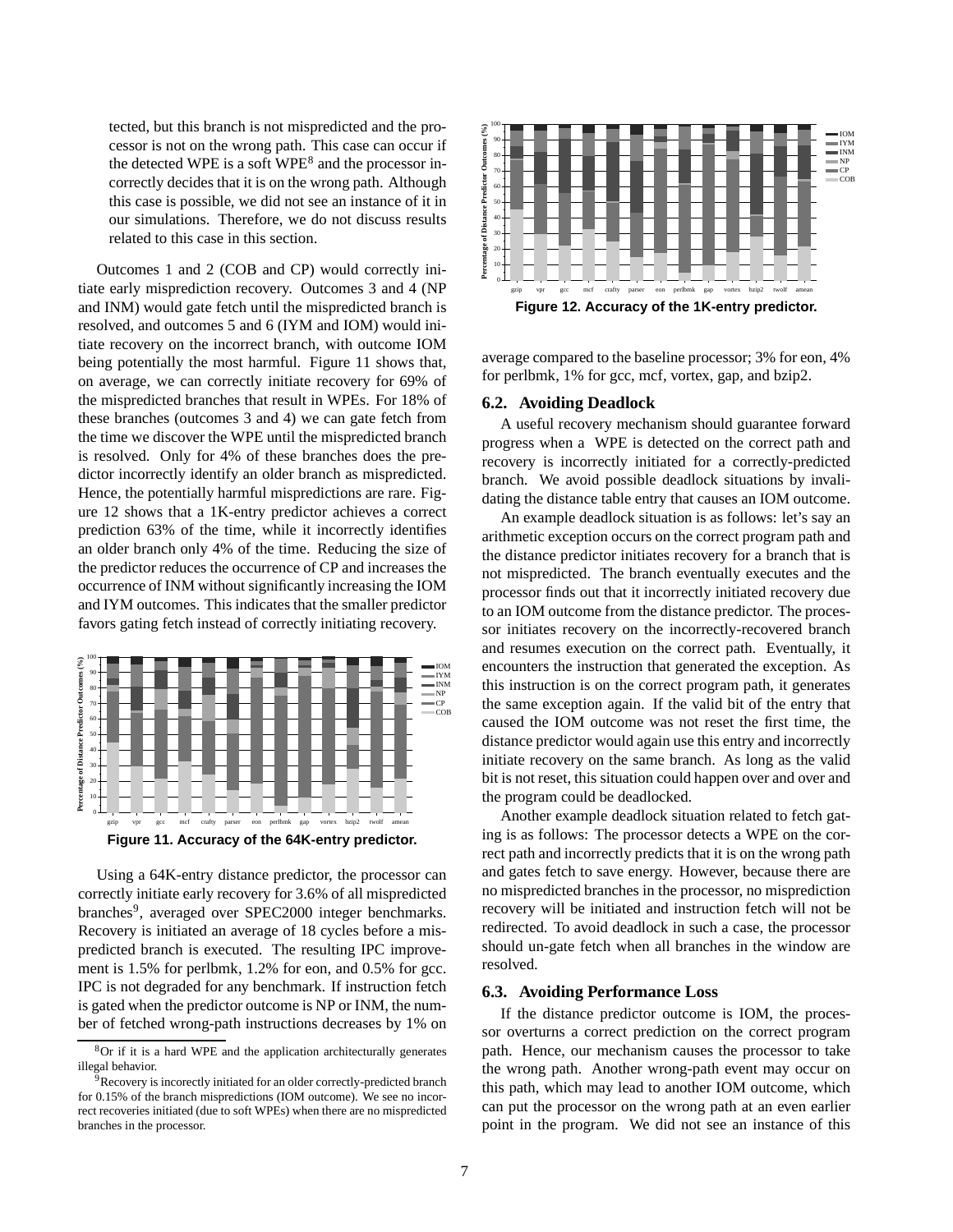case in our simulations, but it can be very costly if it occurs. Therefore, a good implementation should prevent it from happening.

To avoid this case, we allow only one outstanding distance prediction at any given time. If a wrong-path event occurs and the distance predictor decides to initiate recovery on a branch, no other distance predictions are allowed until that branch executes and verifies both the branch prediction and the distance prediction.

#### **6.4. Early Recovery for Indirect Branches**

If the recovery initiated by the distance predictor is for a direct branch (i.e. a branch with only one possible target address), it is trivial to determine what address the program counter will be set to on recovery. However, if the recovery initiated by the distance predictor is for an indirect branch, the processor needs a way of determining the new target address to fetch from. To solve this problem, we extend the distance table entry to record the target address of an indirect branch. This entry is updated with the correct target address when a mispredicted indirect branch that leads to a WPE executes. When the distance predictor decides to initiate early recovery for an indirect branch using the same distance table entry, the recorded target address is used as the new fetch address. On average, with a 64K-entry distance predictor, this mechanism correctly predicts the target addresses of 84% of the indirect branches for which the distance predictor initiates recovery. With a 1K-entry distance predictor, 75% of these indirect branches are correctly predicted. Although costly in terms of area, this mechanism may be worthwhile to implement, because our simulations show that 25% of all branches that lead to wrong-path events are indirect branches.

# **7. Discussion and Future Research Directions**

This paper presented the idea of wrong-path events, evaluated their occurrence and performance potential for branch prediction, and proposed a realistic recovery mechanism that can take advantage of the idea. We have analyzed both the advantages and shortcomings of wrong-path events in previous sections. In this section, we propose several research ideas that address the shortcomings. We also propose other areas of research that can take advantage of wrongpath events.

#### **7.1. Addressing the Shortcomings of WPEs**

Results and analysis discussed in Section 5 indicate that there are three major shortcomings that limit the gains obtained from a WPE-based mechanism:

- 1. WPEs do not occur very frequently. Hence, the percentage of mispredicted branches with WPEs is low.
- 2. WPEs do not occur early enough in the wrong path.
- 3. Staying on the wrong path a few more cycles is sometimes more useful than recovering early.

To address the first shortcoming, future research in wrong-path events should focus on discovering additional

WPEs. The set of WPEs proposed in this paper provides a starting point and is by no means definitive. To come up with the "silver bullet set of WPEs," a detailed analysis of events occurring on the wrong path may be necessary. Microarchitectural behavior that is statistically more likely to occur on the wrong path than on the correct path can be exploited as WPEs. A "branch under branch event" described in this paper is an example of such behavior. Future research can target finding similar behavior using a comprehensive statistical analysis of the occurrence of various events on the wrong path vs. on the correct path.

Another avenue of research, which we believe is promising, would leverage the compiler to increase the occurrence of WPEs. The compiler can insert special, non-binding<sup>10</sup> instructions into the program that would generate a wrongpath event if an older branch is mispredicted. For example, the compiler can insert a special, non-binding load instruction that causes a NULL pointer dereference only if it is executed on the wrong path. If this special instruction is executed on the correct path, it computes a legal address and thus does not generate a WPE. The ISA needs to be augmented with these special instructions. Care must be taken to make sure that these instructions do not cause code bloat and do not tie up machine resources that are valuable for other instructions.

To address the second shortcoming, future research can focus on methods of rapidly executing wrong-path instructions. For example, using register tracking [3] to compute load addresses early may aid in discovering wrong-path events earlier. Having the compiler insert instructions that generate WPEs on the wrong path can also reduce the time it takes to detect a WPE on the wrong path.

Addressing the third shortcoming requires a better understanding of what makes a particular "wrong-path period"<sup>11</sup> useful for correct path execution. If the usefulness of a wrong-path period is predictable, perhaps a WPE-based recovery mechanism should not be employed or should be employed more carefully on a wrong-path period that is predicted to be useful. Previous research [17, 11, 16] focused on identifying the general effects of wrong-path execution on the correct-path execution, but, to the best of our knowledge, there is no body of research on distinguishing useful wrong-path periods from useless/harmful ones. We suggest that the usefulness of a particular wrong-path period is an important area of research in view of a WPE-based mechanism that can take advantage of the results.

#### **7.2. Other Areas of Future Research**

An orthogonal area of research is the exploration of situations other than early branch recovery where wrong-path events can be employed. We have explored the applicability of WPEs to value prediction in [2]. The proposed

<sup>10</sup>A non-binding instruction does not stall instruction retirement.

<sup>&</sup>lt;sup>11</sup>Time elapsed from the fetch of a mispredicted correct-path branch until the resolution of the same branch and initiation of recovery.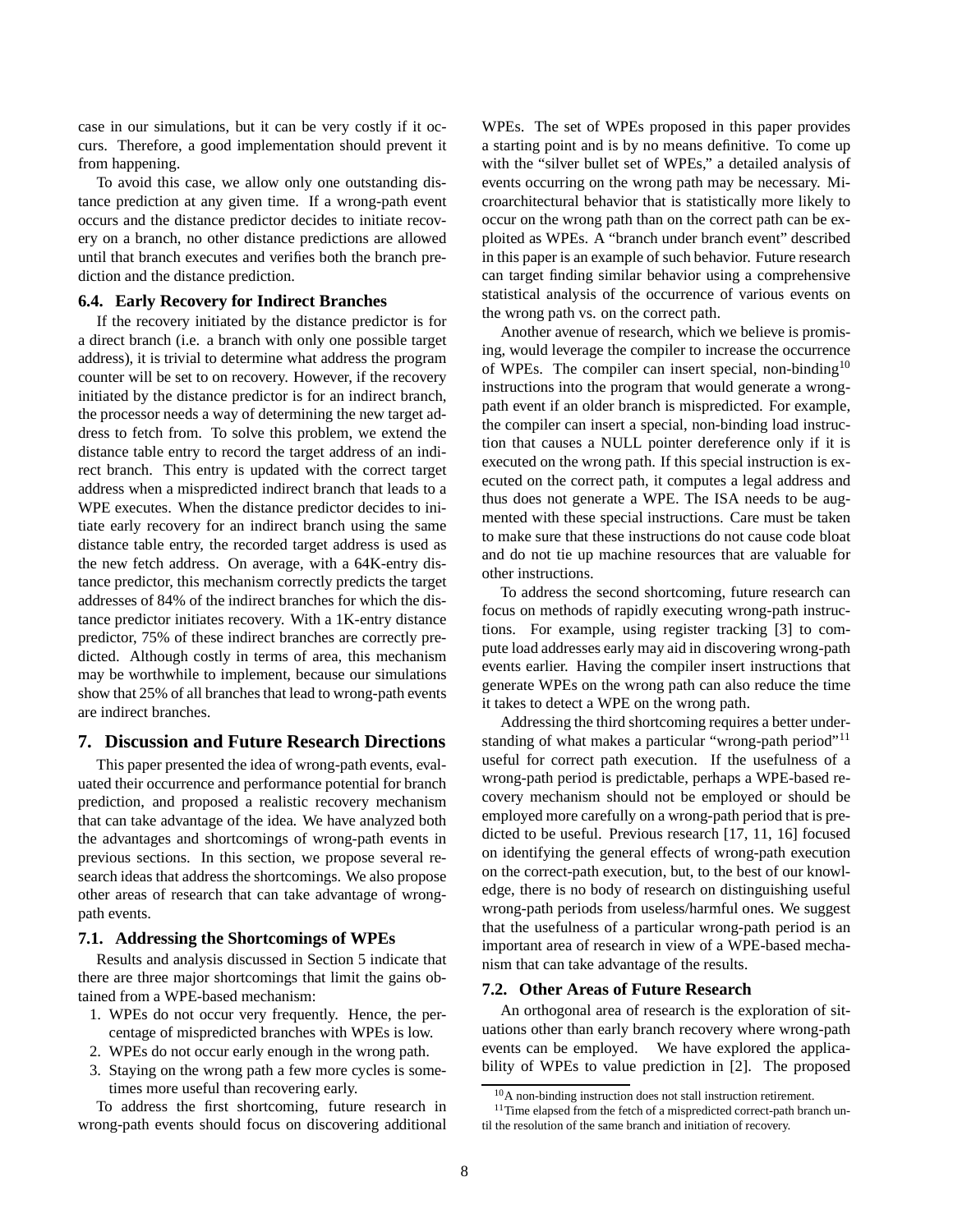idea of wrong-path events may apply to other methods of speculation, including but not limited to cache hit speculation [20], memory dependence speculation [15], and threadlevel speculation [18]. The discovery of additional WPEs may be critical for the application of the idea of wrong-path events to other methods of speculation. If applicable to other forms of speculation, wrong-path events have the potential to be a generalized feedback mechanism used for the detection of misspeculation.

# **8. Related Work**

## **8.1. Related Schemes**

Glew proposes the use of "bad memory addresses" and illegal instructions as strong indicators of branch mispredictions [8]. Glew poses the question "What fraction of branch mispredictions lead to a bad memory address?" as a research topic. We extend and generalize Glew's notion of bad memory addresses to various instances of unusual and illegal program behavior (wrong-path events) including but not limited to bad memory addresses. We also evaluate the frequency of occurrence of these generalized set of events and analyze when they occur on the wrong path. Glew points out that it is not clear how to take advantage of wrong-path events, because a recovery mechanism needs to determine which unresolved branch in the processor is mispredicted. We describe a recovery mechanism that can take advantage of wrong-path events and show that a simple predictor can accurately predict which unresolved branch in the processor is mispredicted, once a wrong-path event is detected.

Jacobsen et al. explore branch confidence, or the likelihood that a branch is mispredicted, based on past program behavior [9]. They propose and evaluate mechanisms to determine branch confidence statically and dynamically. Confidence mechanisms can be used to conserve processor resources when there is little confidence that the processor is on the correct path. Manne et al. use branch confidence to gate low confidence speculative instructions from the early stages of the pipeline in order to save energy [13]. Their mechanism is called pipeline gating. The authors report a significant energy savings with negligible performance degradation. A low confidence branch in Manne et al. is analogous to a highly speculative wrong-path event. These previous mechanisms use information from past program behavior, the branch history information, to guess that a branch has been mispredicted. In contrast, a mechanism based on wrong-path events monitors the results from speculative instructions and, based on this feedback, determines whether the processor is on the correct path.

Jimenez et al. observe that access time is an important design point in a branch predictor [10]. To address this design point, they propose an overriding predictor scheme, where a larger, slower, and more accurate predictor overrides the prediction from a smaller, faster, less accurate predictor. Wrong path events provide a mechanism to override a previous prediction similar to the larger, more accurate predictor. However, in the case of wrong-path events, the overriding prediction is made based on program behavior exhibited after the branch is predicted, and is not based solely on branch history information.

Falcón et al. propose the use of predictions made for younger branches to re-evaluate the prediction made for an older branch [7]. Initially, a branch is predicted using a traditional branch predictor, the "prophet", which uses past history. Later, bits from the branch's global history and predictions made for younger branches are together used to index an overriding "critic" predictor to generate a more accurate prediction for the branch. This mechanism uses future speculation information (predictions made for younger branches) to refine the prediction made for an older branch. In contrast, the mechanism we propose utilizes many pieces of wrong-path information (called wrong-path events), including the results of the wrong-path instructions, to identify that the processor is on the wrong path.

#### **8.2. Schemes to Reduce the Misprediction Penalty**

Bondi et al. propose a misprediction recovery cache for deep, superscalar pipelines [4]. The misprediction recovery cache reduces the recovery time of mispredicted branches by caching the decoded instructions that follow the most frequently mispredicted branches. When a misprediction is discovered, the pipeline is flushed. While the fetch and decode stages of the pipeline are warmed with correct-path instructions, the execution stage of the pipeline draws decoded instructions from the misprediction recovery cache. Whereas a misprediction recovery cache addresses the time it takes to recover from a misprediction after the branch is executed, a wrong-path event mechanism addresses the time it takes to discover the misprediction.

Aragón et al. propose a mechanism that fetches, decodes and renames, but does not execute instructions from the alternative paths of low-confidence branches [1]. Once a misprediction is detected, the instructions from the correct path are immediately available to the execution core. This scheme is also intended to reduce the penalty after the mispredicted branch is discovered. This mechanism is different from that of a wrong-path events mechanism, which is intended to reduce the time it takes to discover that the branch is mispredicted. Therefore, an approach based on wrong-path events and the schemes proposed by Bondi et al. and Aragón et al. are orthogonal and can be combined for greater performance gains.

# **9. Conclusion**

In this paper, we propose and evaluate a novel mechanism to resolve mispredicted branches before they are executed in the processor. The purpose of this mechanism is to improve processor performance by helping to insure that the processor remain "on the correct path" as as much of the time as possible. We observe that wrong-path instruc-